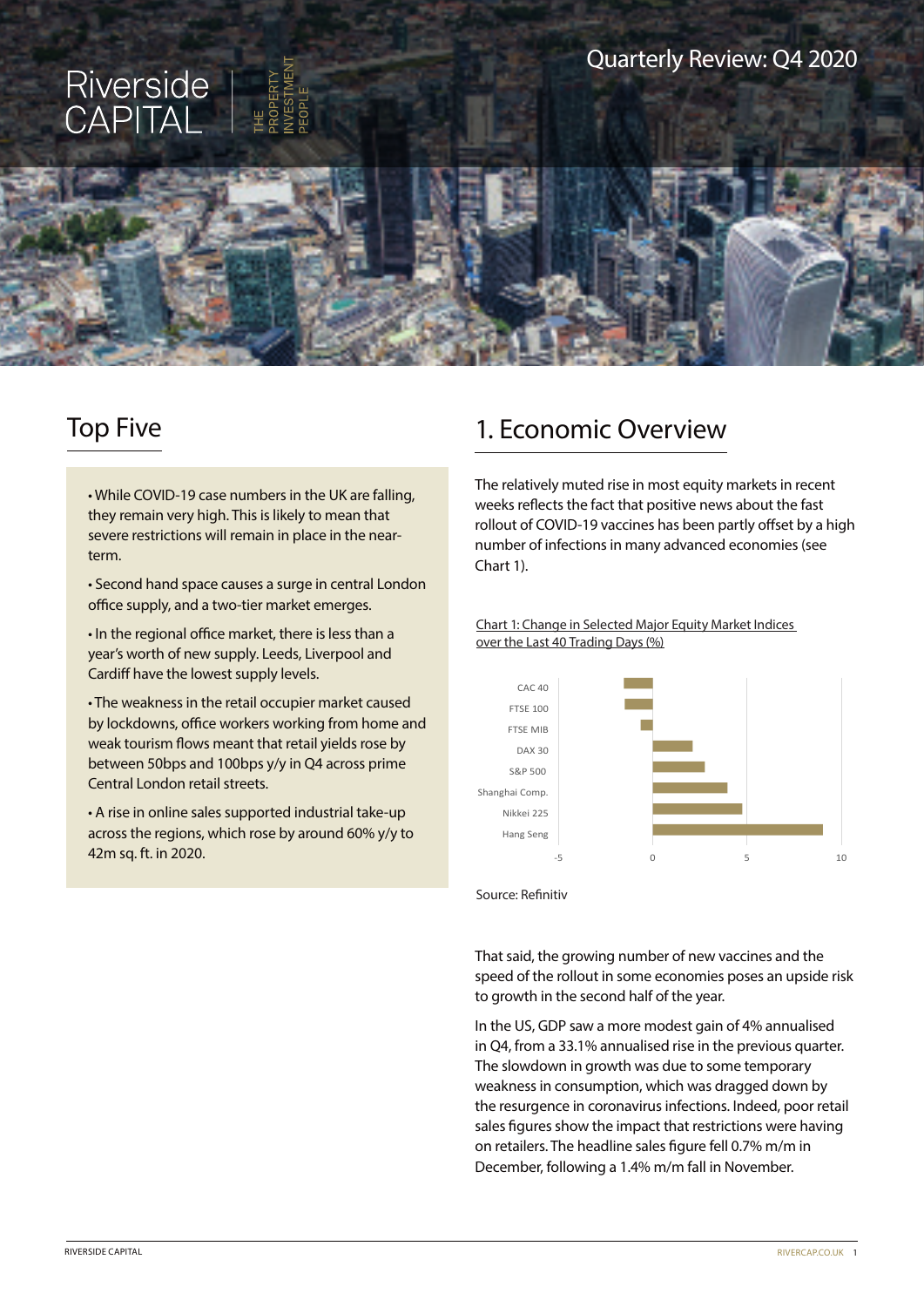# Riverside<br>CAPITAL

Further, a plunge in leisure and hospitality employment as businesses closed resulted in a 140,000 drop in non-farm payrolls in December, though the unemployment rate remained stable at 6.7%. With coronavirus cases now falling and Congress agreeing on a new \$900bn stimulus late last year and the Democrats looking to push through further stimulus, this could support consumption growth and pave the way for restrictions to be eased in the first half of this year.

Meanwhile, euro-zone GDP contracted by 0.7% q/q in Q4 as the surge in coronavirus cases prompted countries to impose renewed restrictions on activity. And the decline in the composite PMI in January to 47.5, down from 49.1 in December, confirms that the tighter measures are taking their toll on the economy at the start of this year too. Further ahead, the arrival of new, more transmissible variants, as well as the slow speed of vaccination programmes compared to the UK and US, could delay the lifting of restrictions. This is likely to have a much bigger effect on the Mediterranean economies that are more dependent on summer tourism.

In the UK, the latest GDP figures show that due to the second lockdown, GDP contracted by 2.6% m/m in November, which left the economy 8.6% below the pre-crisis level. With hospitalisation rates rising, national restrictions tightened again in December and remained in place throughout January. This meant the closure of non-essential shops in the period before Christmas, which cut short the rebound in retail sales. Nevertheless, the 0.3% m/m rise in retail sales in December left sales 2.7% above their pre-virus level. But daily card payment data show that consumption fell to about 35% below pre-virus level in January as non-essential stores remained closed. While COVID-19 case numbers had fallen back by the end of January, they remain very high along with the number of virus patients in hospitals. This is likely to mean that severe restrictions will remain in place in the near-term.

More encouragingly, the furlough scheme has prevented a sharp rise in unemployment. Despite the contraction in the economy, the unemployment rate has only risen from 4% in February to 5% in November. But once the furlough scheme finishes at the end of April, unemployment will probably increase further.

# 2. London

### 2.1 Occupational Market

Occupiers continue to take a wait-and-see approach on their longer-term use of office space. As such, Central London office take-up saw its lowest quarter on record in Q4. According to CBRE, Q4 take-up was just 853,000 sq. ft., down almost 80% from the same quarter in 2019.

Occupier demand in the two largest Central London office markets, City and West End, was hit particularly hard. In the City, leasing activity fell by around 75% in Q4 2020 compared to Q4 2019, reaching just 380,000 sq. ft. The largest deal of the quarter was City University taking 74,000 sq. ft. at 33 Finsbury Square. Similarly, take up in the West End declined by 75% y/y to 330,000 sq. ft. in Q4.

Over the same period, available office space in Central London increased by 90% y/y to 23.2m. sq. ft. This was largely due to tenants releasing space back to the market. As a result, availability was at its highest point since 2004, when it reached 25m. sq. ft. following the dotcom crisis.

In the City, availability increased from 5.3m. sq. ft. in Q4 2019 to 10.8m. sq. ft. in Q4 2020, the highest since its peak in Q2 2004. Meanwhile, West End availability rose from 3.1m. sq. ft. to 6.6m. sq. ft., its highest since Q4 2009.

The increase in available space translated into a marked rise in vacancy in 2020. City vacancy rose from 5.1% at the end of 2019 to 10.7% in Q4 2020, while vacancy in the West End increased from 2.8% to 5.8%. Overall, Central London office vacancy more than doubled from 4% to 8.1%.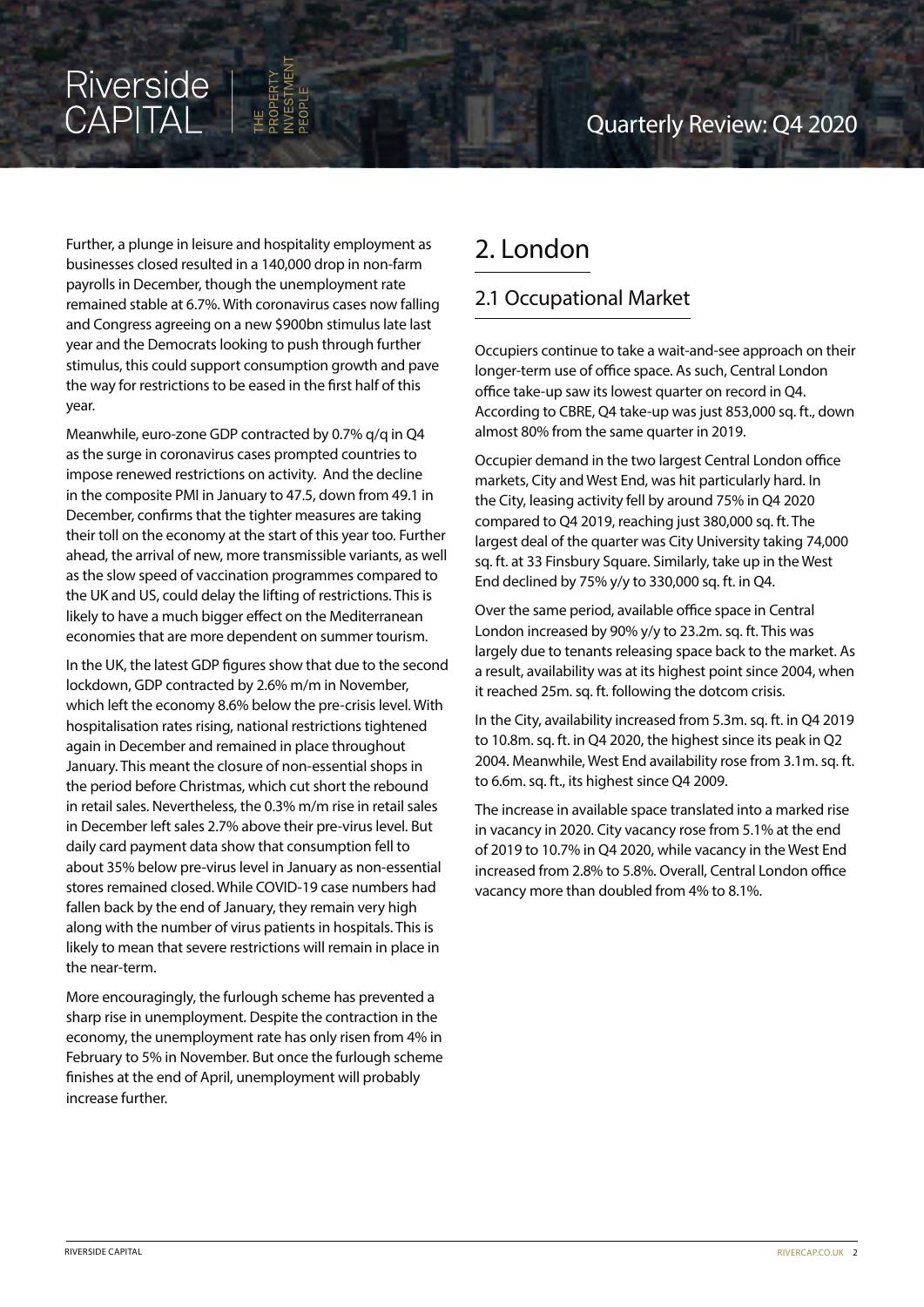# Riverside<br>CAPITAL

With completions in 2021 likely to reach their highest level since 2009 at around 6.4m. sq. ft., Central London vacancy is likely to rise further in the next 12 months (see Chart 2).

Chart 2: Central London Development Pipeline (M. Sq. Ft.)



Source: CBRE

Admittedly, in the face of a weak occupier market, in which incentives have risen and lease lengths and rents have fallen, there is a chance that developers could push the completion of some projects into next year, which may ease some of the downward pressure on rents. As things stand though, CBRE expect a much lower 3.6m. sq. ft. and 2m sq. ft. to complete in 2022 and 2023 respectively. Those figures are low by recent standards, although as they will add to stock while firms are downsizing their office space, they are likely to contribute to further increases in vacancy, albeit at a much slower pace than the last 12 months.

Chart 3: Central London Prime Retail Yields (%)



Source: CBRE

Central London retail has suffered from the closure of nonessential stores, as well as people working from home and weak tourism flows. Prime Central London retail yields are reported to have risen by between 50bps and 100bps in Q4 from Q4 2019. Indeed, Oxford Street and Covent Garden saw the largest increases over this period.(see Chart 3).

Meanwhile, with online sales elevated, industrial occupier demand in London and the South East strengthened in 2020. According to Savills, annual take-up rose by 5% y/y to 8.3m. sq. ft., which was a record year for take-up. Consistent with other years that have seen very strong levels of take-up, Amazon took 40% of space in the year.

Industrial availability in London and the South East declined by almost 30% y/y to 4.2m. sq. ft. in 2020, pushing the vacancy rate down from 5% to just 3.5%. With occupier demand strong, this points to a positive outlook for rents this year. Admittedly, the development pipeline has doubled to 2.7m. sq. ft. during this time, which could limit the extent of rental growth in the near term.

#### 2.2 Investment Market

Meanwhile, CBRE report that Central London office transactions totalled £4.3bn in Q4, which was lower than the £4.9bn transacted in Q4 2019. In part, the national lockdown in November and December, which prevented some viewings and inspections again, as well as the nearing Brexit deadline probably weighed on activity. More encouragingly, the quarter saw the return of a few large office deals in Central London, which included Sun Venture's £550m purchase of 1 & 2 New Ludgate, EC4 from Landsec and AGC's acquisition of 1 London Wall.

This meant that Central London transactions ended the year at £7.5bn in 2020, down a third on the year before. Despite travel restrictions, overseas investors represented a larger share of purchases of Central London offices at almost 90%, up from 52% in 2019.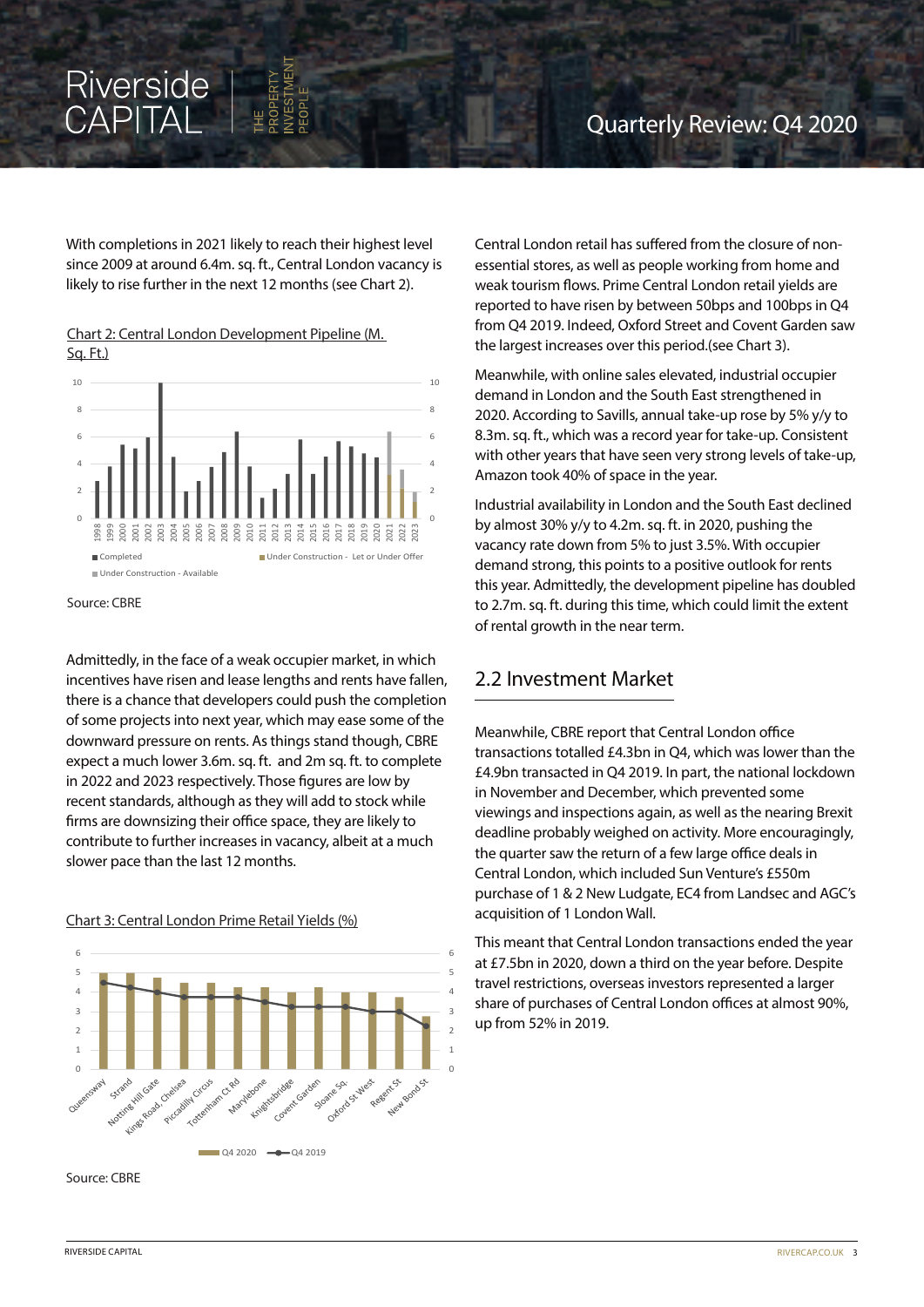## 3. Rest of UK

#### 3.1 Occupational Market

In the regional office occupier market, city centre take-up in Q4 continued to improve from its very low level in Q2. But at 1m. sq. ft. in Q4, according to Avison Young, take-up across the top nine regional markets was still down by 30% on Q4 2019.

The only market in which activity improved compared to Q4 2019 was Cardiff and this was due to Legal and General signing for 121,000 sq. ft. in the Interchange Building, which accounted for three-quarters of space taken in the city in Q4. In terms of size, this deal was the second largest regional deal of the quarter, behind BT taking 175,000 sq. ft. in Four New Bailey, Manchester.

Regional office availability rose by 9% y/y to 10m sq. ft. in Q4. As a result, vacancy increased by 23bps to 5.7% over this period. However, this remains low by recent standards and well below the recent peak of 11.6% in Q2 2013 (see Chart 4).

Chart 4: Regional Office Vacancy Rate (%)

Nevertheless, the outlook for rents this year will be dented by weaker occupier demand. Indeed, the latest RICS commercial survey shows that surveyors remain pessimistic about the outlook for regional office rents this year as an average net balance of 48% of surveyors expect a decline in rental values. However, the relatively limited development pipeline in the regions should mitigate the size of the rent falls. On average, there is less than a year's worth of new supply in the regions based on annual take-up over the past five years. On this basis, cities such as Leeds, Liverpool and Cardiff seem particularly tight and rents could hold up better here than in other cities with more substantial pipelines (see Chart 5).



Source: Avison Young

#### Chart 5: Years of Supply in the Regions (Based on 5-Yr Avg. Take-Up)



Source: Avison Young